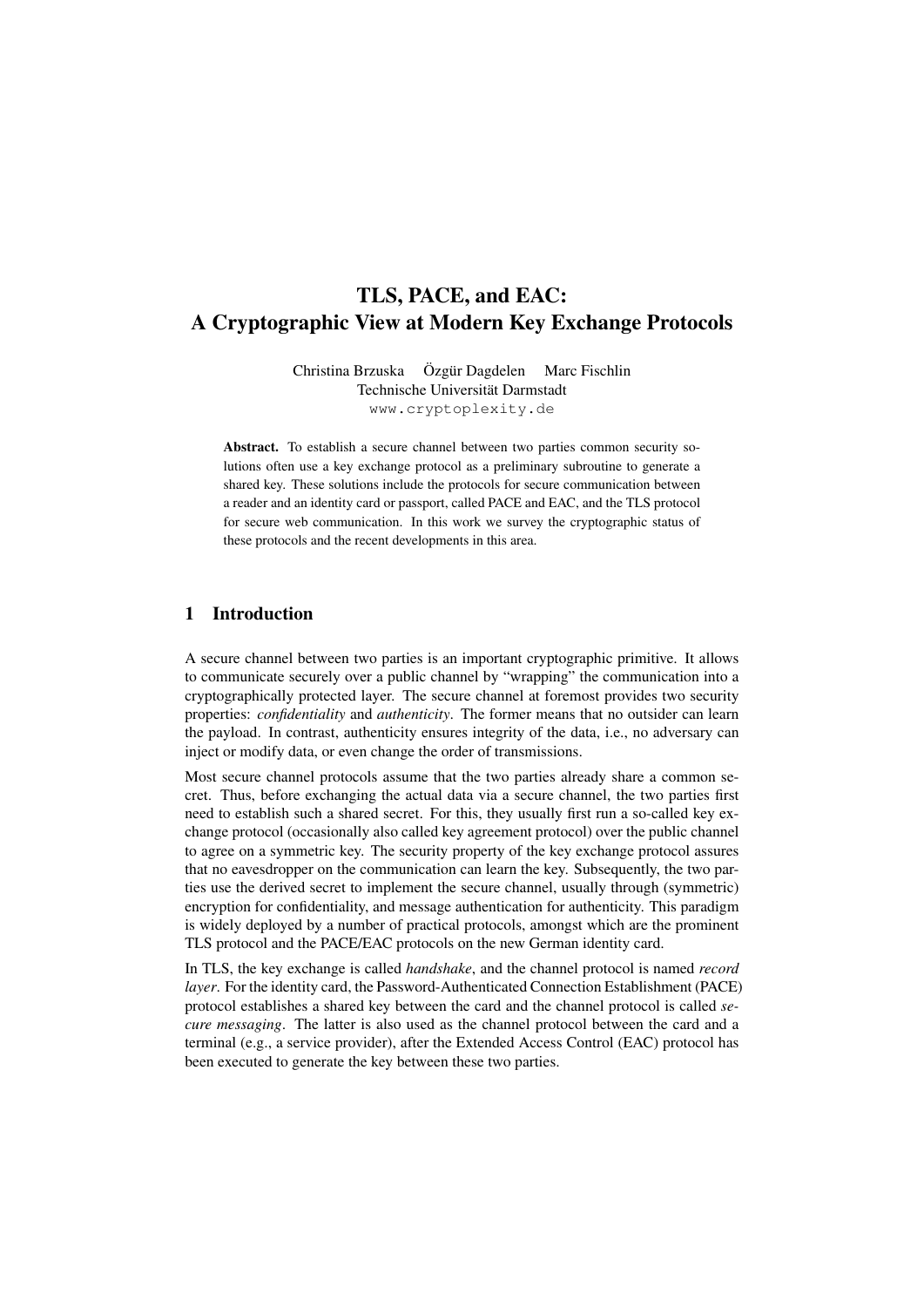<span id="page-1-0"></span>In this work we survey the recent cryptographic developments for building secure channels, especially for TLS and the German identity card, where we focus on the key exchange step. To this end we first review the traditional security notions for key exchange and discuss their shortcomings compared to recent approaches. We then discuss the identity card protocols and TLS in more detail, and also give a brief overview over the state-of-the-art concerning their respective channel protocols.

## 2 Building Secure Channels

We look at secure channel protocols that consist of the key exchange step in which the parties agree upon a shared secret key, and the channel implementation that protects the payload (as in TLS/SSL, PACE, and EAC). Instead of a monolithic cryptographic analysis, it is often convenient to use a modular approach and to investigate the security of each step individually. This, however, requires to recompose the individual protocols and security proofs to be able to argue about the security of the whole protocol. Towards such a modular analysis of composed two-stage channel protocols, there are two main approaches: gamebased security models and simulation-based security models.

#### 2.1 Game-Based Security Models

In game-based security models one defines security of the task in question as a game played between a challenger and an adversary. The game specifies the moves the adversary is allowed (and the way the challenger answers them), i.e., it defines the attack model. Consider, for example, the well established model by Bellare and Rogaway [\[BR94\]](#page-10-0) for authenticated key exchange protocols. There, the adversary may for instance observe several protocol executions between honest parties, may modify messages sent between the parties or inject new messages, or corrupt parties and learn their long-term secret keys.

In addition, a game specifies when the adversary "wins", i.e., when the adversary breaks security. For example, to break a secure channel, the adversary wins if it either breaks authenticity or confidentiality. For authenticity, the adversary's goal is to modify the transmitted data between two honest parties without being detected. To break confidentiality, the adversary has to learn some non-trivial information about the transmitted data. According to such a game-based definition, a scheme is called secure, if all (efficient) adversaries have only negligible winning advantage.

Game-based Security of Key Agreement. We now provide an (informal) description of the well-established and game-based Bellare-Rogaway security model [\[BR94\]](#page-10-0) for authenticated key agreement. As mentioned above, we therefore need to define the attack model and the adversary's winning condition.

In the attack model, the adversary is mainly a very powerful Dolev-Yao adversary [\[DY81\]](#page-11-0),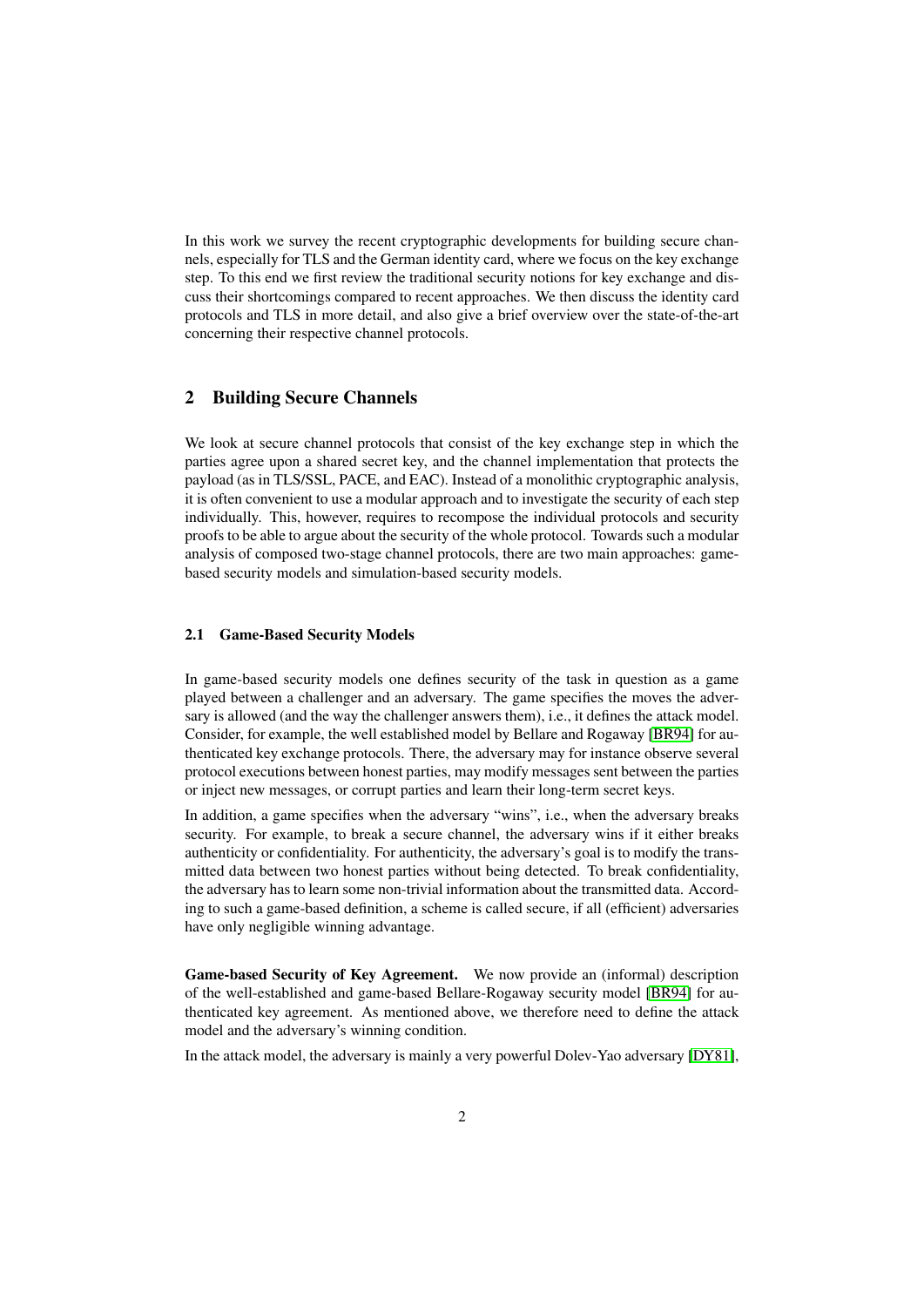<span id="page-2-0"></span>that is, the adversary fully controls the network and decides when and what messages are received by a running session of a user. This, in particular, enables the adversary to see the messages sent by honest parties, to modify them, change the order of delivery, and to inject new messages. Moreover, after two honest sessions agreed on a key, the adversary may "reveal" it, which models potential leakage of keys. The adversary can also corrupt users and mount insider attacks, i.e., run arbitrarily many (concurrent) sessions of the key exchange protocol with honest users. The number of all executed sessions as well as their scheduling is also chosen by the adversary. In other words, the adversary's attack capabilities are very broad, such that any security proof against such adversaries provides strong guarantees.

We now turn to the adversary's winning condition. At some point in the game, the adversary may pick an (unrevealed) terminated session between two honest users. She then needs to prove that she knows at least one bit of information about their session key. This is modeled as an indistinguishability game: the adversary is given either the session key or a random string of the same length, and the game challenger asks the adversary to distinguish between the two cases, i.e., to correctly predict the case with probability significantly greater than the pure guessing probability  $\frac{1}{2}$ . Note that a random guess trivially achieves the success probability  $\frac{1}{2}$ ; we are thus interested in the adversary's advantage beyond this.

Game-Based Security for Secure Channels. Krawczyk [\[Kra01\]](#page-11-1) and Bellare and Namprempre [\[BN00\]](#page-10-1) consider different security levels of the underlying building blocks, messages authentication codes (MACs) and symmetric encryption and ask when their composition yields a secure channel. As there are various ways to compose these two building blocks, the theorems do not apply directly to specific real-world protocols such as TLS, where the channel implementation is a stateful algorithm that uses padding, sequence numbers and a range of different operator modes for the cipher; moreover, error messages are usually not covered by these models. These supposedly minor aspects, however, can impact security severely, as shown in Vaudenay [\[Vau02\]](#page-11-2) and Paterson and Watson [\[PW08\]](#page-11-3). Therefore, depending on the protocol under consideration, the security models sometimes need to be tailor-made. We refer to Paterson et al. [\[PRS11\]](#page-11-4) for a recent state-of-the-art analysis of the TLS record layer.

#### 2.2 Simulation-Based Security Models

In contrast to game-based security models, simulation-based notions do not specify the adversary's goal explicitly. Instead, they first define an ideal version of the primitive in question such that the ideal version reflects the desired functionality. For example, the ideal version of an authenticated channel would faithfully deliver messages, which are input from the honest sender, to the intended receiver; the adversary could see the message, but not modify it or inject new messages. Authenticity is thus guaranteed by definition. An implementation through a real protocol is then called secure if it is essentially "as good as" the ideal functionality, even in the presence of an adversary.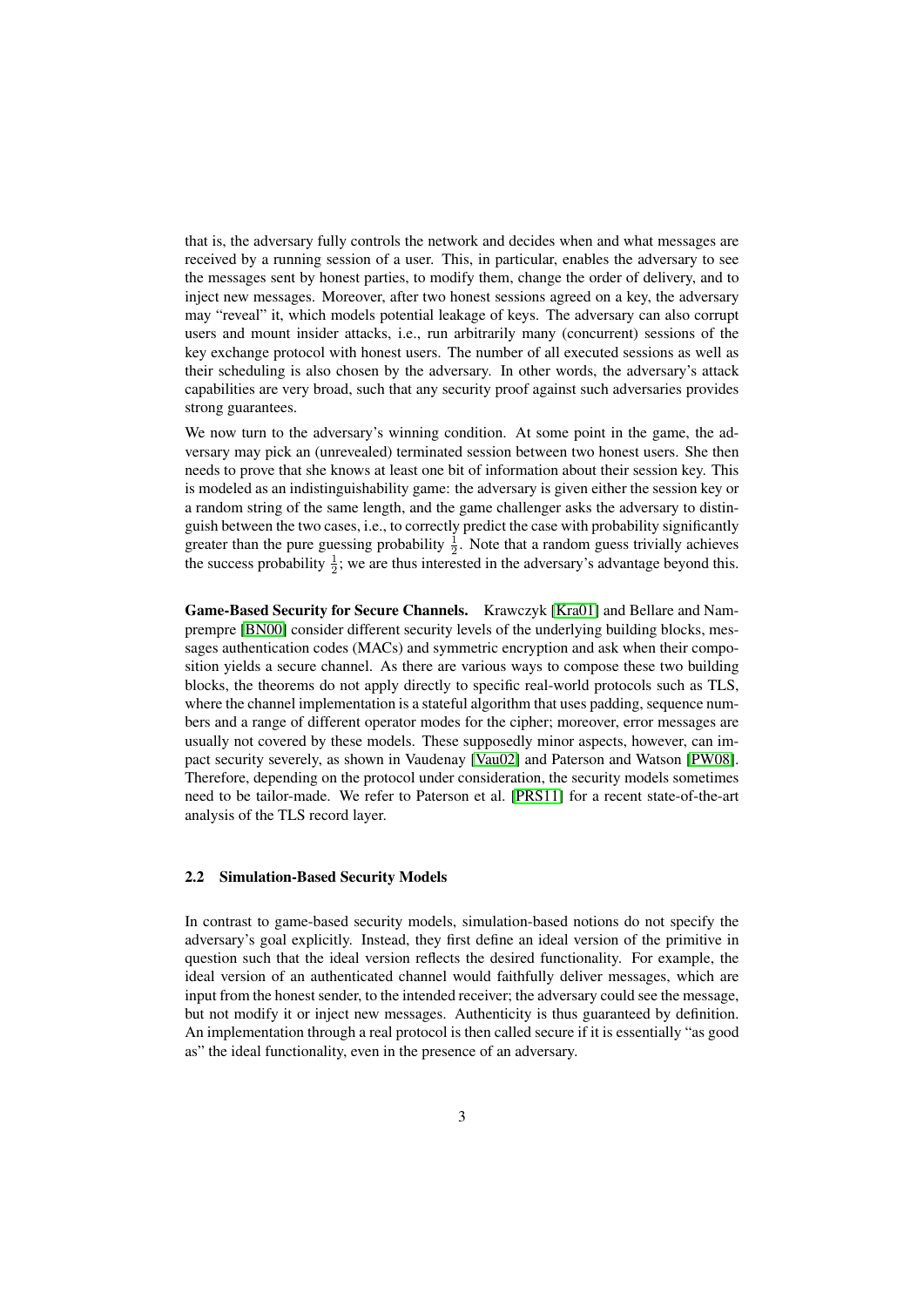<span id="page-3-2"></span>More formally, a protocol is secure according to such a simulation-based model if any attack against the real-world protocol can also been mounted against the ideal primitive. Consequently, as the ideal primitive trivially prevents any kind of attack, there cannot be an attack against the real-world protocol either, as it is indistinguishable from the ideal functionality. Put differently, the (only trivial) attacks on the ideal functionality give an upper bound for potential attacks on the real protocol. This is usually formalized by saying that, for any adversary  $A$  against the real protocol, there exists a so-called ideal-model adversary (aka. the simulator) S which can generate the same output as A when attacking the real protocol.

Simulation-Based Models for Key Agreement. The ideal functionality for a key agreement protocol is a trusted third party that gives a random string to both honest parties. The local output of the parties only consists in this random string. If a protocol is indistinguishable from this ideal functionality, then the outputs of the protocol look like random strings. For a formal description, see Canetti and Krawczyk [\[CK01\]](#page-10-2) or the full version of Canetti  $[Can01]$ <sup>[1](#page-3-0)</sup>

Simulation-Based Models for Secure Channels. The ideal version of a secure channel protocol is a functionality (or trusted third party) to which the sender can securely pass a message, that the functionality securely delivers to the intended receiver, i.e., the adversary neither gets to see the message nor to modify it. For a detailed formulation, we refer the reader to the full version of Canetti [\[Can01\]](#page-10-3).

### <span id="page-3-1"></span>2.3 Comparison

There are advantages and disadvantages to each of the two approaches. Simulation-based security usually provides stronger security guarantees than game-based security: if one can break security in the game, then one can (in many cases) also make the protocol deviate from its ideal specification. Thus, whenever there is a successful adversary in the gamebased setting, then there is a successful adversary against the simulation-based security. Taking the logical contra-position this means simulation-based security usually implies game-based security.

In addition, simulation-based security turns out to be useful for secure composition. Protocols shown to be secure in Canetti's (simulation-based) universal composition (UC) framework [\[Can01\]](#page-10-3) compose well with other protocols in this framework. In particular, the compound execution of a UC-secure key agreement protocol with a UC-secure channel is also secure.

Unfortunately, simulation-based security is sometimes not achievable by real-life protocols, or sometimes even by any protocol [\[CF01\]](#page-10-4). As far as secure channels and key agreement are concerned, they cannot be secure against fully adaptive corruptions in the

<span id="page-3-0"></span> $\overline{11}$ While [\[CK01\]](#page-10-2) give a game-based model, they prove it to be equivalent to a simulation-based one.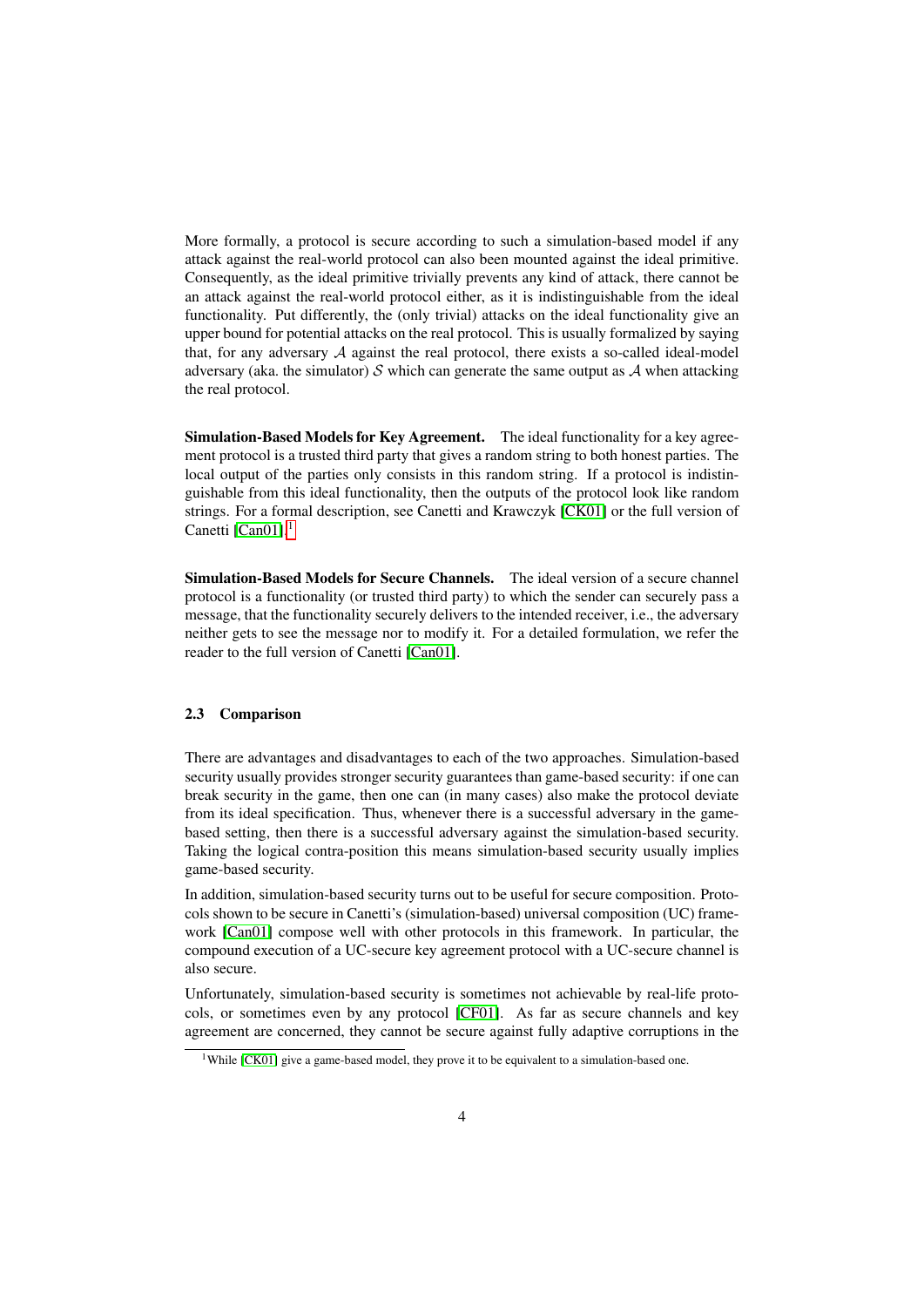<span id="page-4-1"></span>UC model where the adversary decides during executions if and when to corrupt parties  $[Nie02]^2$  $[Nie02]^2$  $[Nie02]^2$ . Moreover, security in the UC framework necessitates the use of global session identifiers, and real-life protocols such as TLS or PACE/EAC usually do not meet these syntactical stipulations. We note that a recent work by Kuesters and Tuengerthal [\[KT11\]](#page-11-6) somewhat alleviates the latter point, but their model still does not overcome the other problems with adaptive corruptions and strong simulation requirements.

In contrast, game-based security only asks for a specific security property (such as key indistinguishability) instead of general "ideal world" indistinguishability. As such, gamebased security appears to be sufficient for the task at hand and is also often easier to achieve. The downside of achievable game-based security is that games are either not known, or provably lack, composition properties. This implies that when analyzing key exchange protocols and channel protocols separately in games, then their composition is often not known to be secure.

In conclusion, it is desirable to combine the advantages of both approaches: feasibility of game-based security and composability of simulation-based security. In the following section, we cover the recent progress on composability of game-based security in the area of key agreement.

### 2.4 Other Approaches

Simulation-based models and game-based models both consider arbitrary computationally bounded adversaries, usually modeled through Turing machines. In contrast, in the setting of symbolic methods, adversaries can derive symbolic expressions via a restricted set of so-called derivation rules. In a key exchange protocol, they can inject any message, which can be derived via these rules. A session key is called secure if the adversary is unable to derive it via the rules. As this is a weaker requirement than in the computational setting, one often enhances —if possible— a symbolic security analysis by a so-called soundness result to obtain the same security guarantees as in the computational setting.

The weaker security guarantees come at the advantage of a simpler (or even automated) analysis such that, in particular, a granular analysis of protocols is feasible, as done for TLS by Fournet et al. [\[FKS11\]](#page-11-7) and for Kerberos by Backes et al. [\[BCJ](#page-10-5)<sup>+</sup>11]. Note, however, that composition of symbolic analysis is as challenging as in the computational setting, as the derivation rules for the attack model of one protocol might affect the security of another protocol which was shown to be secure against a different set of derivation rules. For advances in this regard we refer the reader to the recent work by Cortier et al. [\[CW11\]](#page-10-6) who prove first composition results for certain classes of derivation systems.

<span id="page-4-0"></span><sup>&</sup>lt;sup>2</sup>Canetti and Krawczyk [\[CK01\]](#page-10-2) claim to achieve full security—towards this purpose, they assume that the parties securely erase their state, which makes state corruption trivial and is, essentially, equivalent to not allowing state corruption.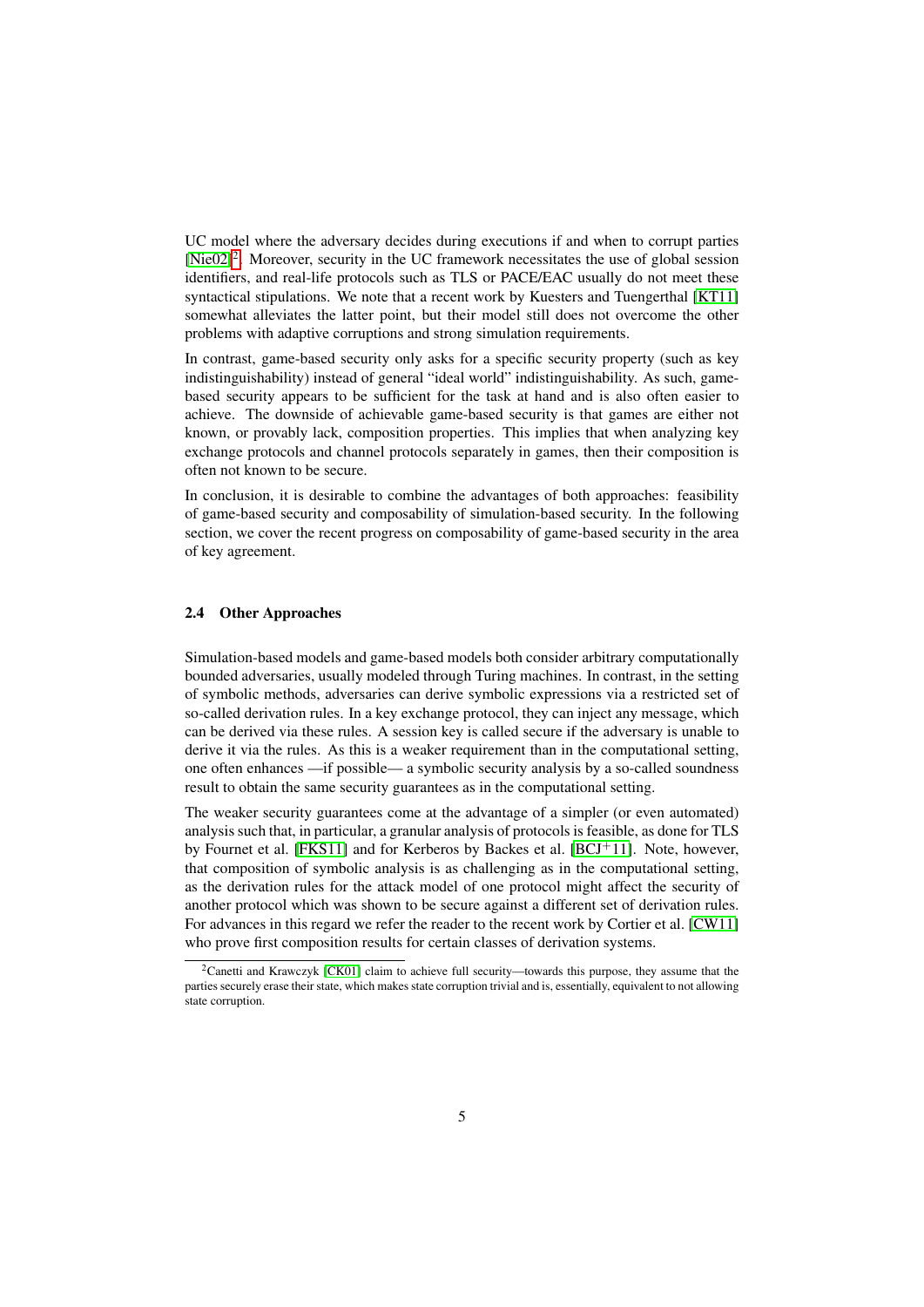## <span id="page-5-0"></span>3 Compositional Game-Based Models

The idea of looking into game-based security notions which also provide composition guarantees appears to be a promising venue to overcome the disadvantages of game-based models while keeping their benefits.

## 3.1 Composition of Bellare-Rogaway Protocols

For key agreement protocols, a recent result by Brzuska et al. [\[BFWW11\]](#page-10-7) proves that BR-secure key agreement protocols are generally composable with arbitrary game-based protocols, if the key agreement protocol satisfies a notion called "session matching property". This property says that a key exchange protocol allows a third party to always identify from the public communication which sessions of which users agreed on the same key. While BR-secure protocols were always somewhat believed to be composable, the result in [\[BFWW11\]](#page-10-7) is the first to show this property formally and to identify a sufficient condition for this.

Theorem 3.1 (from [\[BFWW11\]](#page-10-7), informally) *Let* ke *be a key agreement protocol and let* π *be an arbitrary symmetric-key protocol that is secure according to some game-based model, then the following holds: if the key agreement protocol is correct, BR-secure, and satisfies public session matching, then the composed protocol* (ke, π) *is secure.*

We note that the public session matching holds for all common protocols but one can easily devise examples for which this is not true. Moreover, Brzuska et al. [\[BFWW11\]](#page-10-7) show that the public session matching algorithm is not merely an artefact of their theorem but instead a necessary condition for key exchange protocols to be composable.

Theorem 3.2 (from [\[BFWW11\]](#page-10-7), informally) *If a key agreement protocol* ke *is composable with arbitrary symmetric-key protocols, then* ke *satisfies the public session matching requirement.*

One can now conclude that any BR-secure protocol, composed with a secure channel protocol, automatically provides a secure channel. This holds if each of the components has been proven secure in its respective game-based model, and if the mild assumption about public session matching holds.

## 3.2 Compositional Results for TLS/SSL, PACE, and EAC

To protocols such as TLS and PACE/EAC, the composition result for BR-protocols, however, does not immediately apply. The reason is that in the key exchange stage, all these protocols use a so-called *key confirmation* step. In this step both participants authenticate the protocol transcript already with the established session key, with the intuition that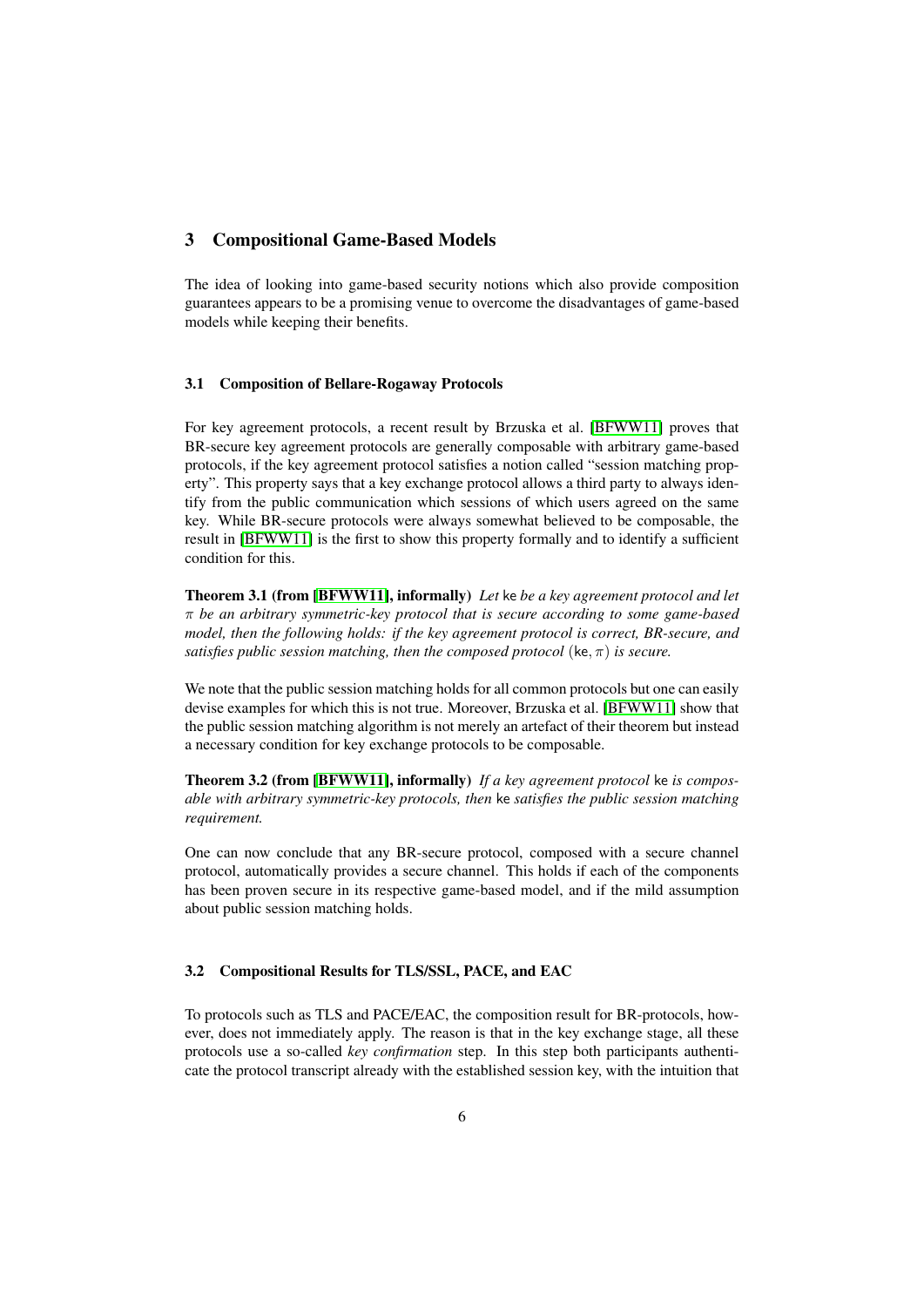<span id="page-6-0"></span>it provides an a-posteriori authentication of the otherwise unauthenticated transmissions. But this means that within the key agreement protocol, in the final protocol messages, the session key is already used. This, however, violates the security in the BR sense as the established key cannot be considered fresh anymore (and is easily distinguishable from random). Consequently, we cannot apply the general composition result for BR-secure protocols, even though the protocols allow for public session matching.

In the sequel, we present several approaches to deal with the problem. Firstly, as done in the PACE/EAC proof [\[BFK09,](#page-10-8) [DF10a\]](#page-10-9), one can add an additional *key refresh* step to the protocol and argue that if the protocol satisfies an additional property (namely a different message structure in the key confirmation message than in the actual payload transmission), then the original protocol is secure whenever the modified protocol is secure. This approach is valid whenever the key agreement protocol is used with secure channels, and the authenticated message in the key confirmation step is distinct from the messages sent over the secure channel.

For TLS, Jager et al. [\[JKSS11\]](#page-11-8) deal with this problem by mounting a monolithic analysis, i.e., they forgo splitting the TLS protocol into separate phases, and instead analyze the whole protocol. In another approach, Küsters and Tuengerthal [\[KT11\]](#page-11-6) cope with the key confirmation message via considering ideal functionalities that implement several primitives simultaneously. Their model is again simulation-based and thus provides high modularity but also suffers from the aforementioned disadvantages (see Section [2.3\)](#page-3-1).

A recent solution, which even goes beyond the application of secure channels, is a general game-based composition framework by Brzuska et al.  $[BFS^+11]$  $[BFS^+11]$ . They consider composition of key agreement with arbitrary game-based protocols, without requiring the key agreement to satisfy BR-security. Instead, they use a form of key usability, a notion first considered by Datta et al. [\[DDMW06\]](#page-10-11) and formalized in the simulation-based setting in [\[KT11\]](#page-11-6). The idea is roughly to invest a bit more work for analyzing the key agreement and to show that it is good for some primitives like symmetric encryption and message authentication. By this, one can automatically conclude security of the composition of the key agreement protocols with any protocol that relies on these primitives, like secure channels built out of symmetric encryption and message authentication. Using their framework, they give a modular analysis of TLS and provide foundations for such proofs in a general when not only composition with secure channels, but also with other protocols is desirable.

## 4 TLS: Overview over the Cryptographic Status

The TLS protocol consists of a key agreement step, the *handshake* protocol and a secure channel, called the *record layer*. Both protocols have been scrutinized with different goals and varying strengths of the results. As explained in the previous section, the TLS Handshake protocol in its due form (unlike the modified versions considered by Morrissey et al. [\[MSW10\]](#page-11-9) and by Gajek et al.  $\text{[GMP}^+08\text{]}$  $\text{[GMP}^+08\text{]}$  $\text{[GMP}^+08\text{]}$  cannot be analyzed in security models that require key indistinguishability. For TLS, only this year several solutions to this problem have been considered and, noteworthy, appeared concurrently.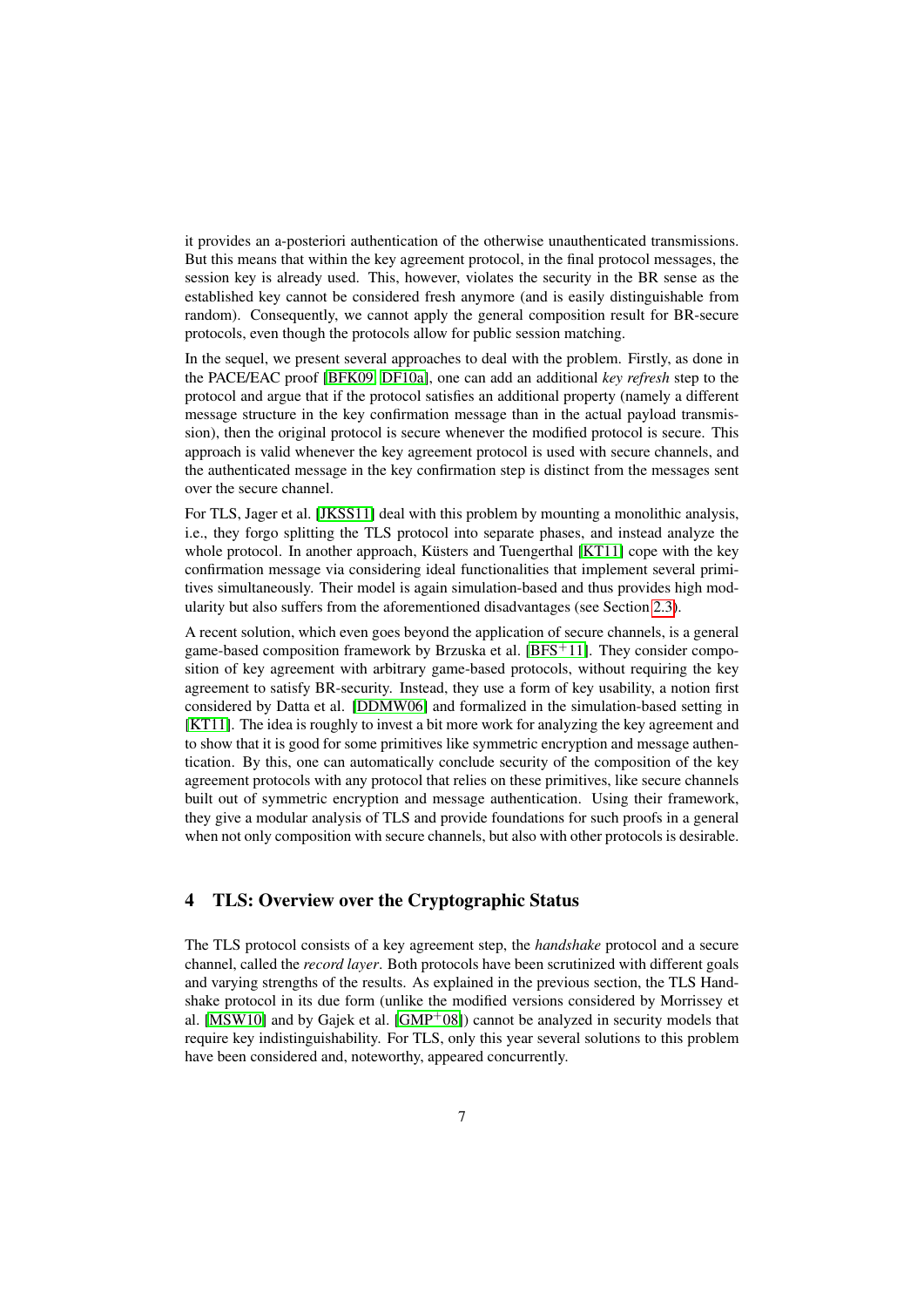<span id="page-7-1"></span>For one, Jager et al. [\[JKSS11\]](#page-11-8) presented a monolithic analysis of the TLS protocol for *one* choice of the TLS Handshake (among the choices negotiated by the parties during the handshake). While monolithic approaches usually suffer from a lack of modularity (entailing poor robustness of the analysis in light of future protocol modifications), their analysis, interestingly, does not. Their key ingredient towards modularity is somewhat a special case of the composition result by Brzuska et al. [\[BFWW11\]](#page-10-7). In particular, they show that a truncated version of the TLS Handshake protocol is BR-secure and identify a sufficient condition for the TLS Record Layer to be securely composable with the (truncated) TLS Handshake. Hence, their analysis can be composed with any formal security proof for the TLS Record Layer, provided the achieved security level matches the one considered by Jager et al. [\[JKSS11\]](#page-11-8). In light of [\[BFWW11\]](#page-10-7), we can even deduce that their result composes in general. Note that this approach is TLS-specific; usually, truncated versions of protocols, now without key confirmation, become insecure.

Simultaneously, two new frameworks were introduced, as explained in the previous sec-tion, one by Küsters and Tuengerthal [\[KT11\]](#page-11-6) and one by Brzuska et al. [\[BFS](#page-10-10)<sup>+</sup>11]. Both allow to analyze the TLS Handshake protocol<sup>[3](#page-7-0)</sup>. As the model by Küsters and Tuengerthal is simulation-based, it suffers from the aforementioned restrictions on the adversary's corruption capacities, while, noteworthy, nicely circumventing nuisances of prior simulationbased approaches. The game-based composition framework by Brzuska et al.  $[BFS+11]$  $[BFS+11]$ fully applies to TLS. They carry out a security proof that, combined with a security proof for the TLS Record Layer, yields a security analysis of (an abstracted version of) the entire TLS protocol.

Theorem 4.1 (from [\[BFS](#page-10-10)+11], informally) *The TLS Handshake protocol can be securely composed with a secure channel that uses (specific stateful implementations of) MACs and encryption.*

The TLS Record Layer is similarly issue of intense research. In [\[Kra01\]](#page-11-1), Krawczyk analyzes two abstract versions of the TLS record layer. One of them is a general scheme called MAC-then-ENC whereas the other is more specific. While he proves that MAC-then-ENC does not always yield a secure channel, Krawczyk proves it to be a secure channel when the encryption is instantiated via a secure cipher in CBC mode. The latter result was interpreted as a security proof for the TLS Record Layer and the protocol description complied, indeed, with the accepted standard for cryptographic abstraction of protocols.

However, Vaudenay [\[Vau02\]](#page-11-2) later discovered that some of the dispatched details leave leverages for attacks. In particular, the process of message padding enables additional security breaches. In subsequent works, e.g., Paterson and Watson [\[PW08\]](#page-11-3) as well as Maurer and Tackmann [\[MT10\]](#page-11-11), the analysis progressively reflected the actual real-world implementation, culminating in the recent work by Paterson et al. [\[PRS11\]](#page-11-4) who analyze the actual RFC [\[DA99,](#page-10-12) [DA06\]](#page-10-13). On the way several attacks were discovered, and the RFC was modified to prevent those attacks.

We can therefore consider the cryptographic analysis of the TLS protocol as having achieved an acceptable level of rigorousness, showing that the protocol is secure.

<span id="page-7-0"></span> $3$ Küsters and Tuengerthal [\[KT11\]](#page-11-6) actually do not carry out this analysis formally, but convincingly show its feasability in their model.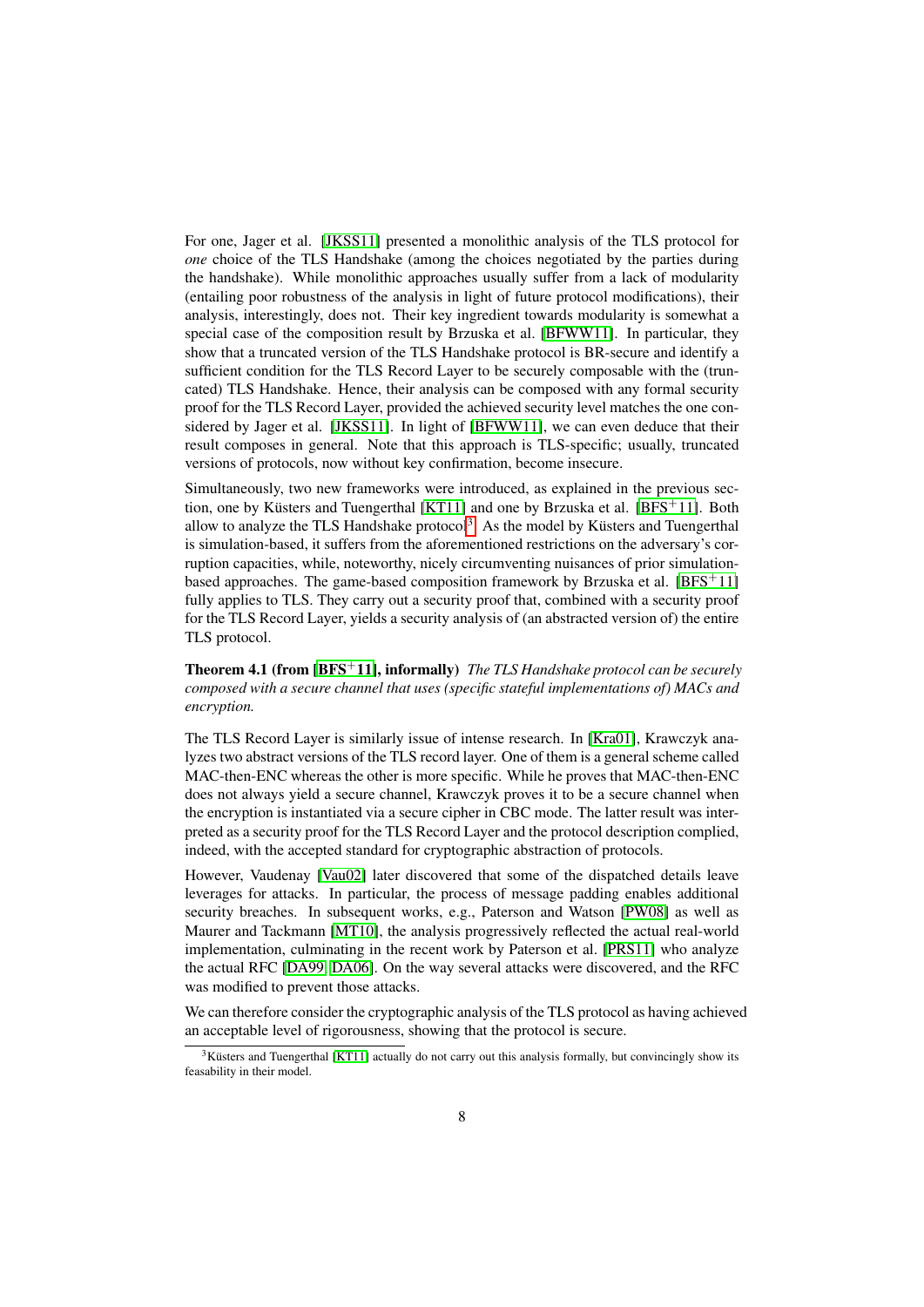## <span id="page-8-0"></span>5 EAC & PACE: Overview over the Cryptographic Status

The Password Authenticated Connection Establishment (PACE), and the Extended Access Control (EAC) protocol, are deployed in the current electronic ID card in Germany. They each enable the card and the (local) reader resp. the card and the (remote) terminal to share a secret session key which is used subsequently in the secure messaging protocol.

#### 5.1 Extended Access Control (EAC)

EAC is deployed in two different variants. Here, we focus on the latest version which is implemented in the German ID card. In EAC, a chip and terminal agree upon a secret session key if both parties mutually authenticate first. This is accomplished by two sub-protocols, called Terminal Authentication (TA) and Chip Authentication (CA). First, in the TA phase, the terminal signs in a challenge-response step the card's challenge under a certified key. Subsequently, in the CA step, the chip authenticates itself also via a challenge-response step, but using already the derived session key in a message authentication code instead of a signature, as this ensures deniability for the card. The session key itself, which is also used for this chip authentication, is derived from a DH key computed between the static (certified) key of the card and an ephemeral key of the terminal.

The security analysis of EAC, as a key exchange protocol, in [\[DF10a\]](#page-10-9) is done in the Bellare-Rogaway model, with the hindsight that the key is already used in the key exchange step for a dedicated message which does not appear in the channel protocol. The formal analysis thus assumes a key refresh step for which the composition result for BRkey exchange protocols in [\[BFWW11\]](#page-10-7) applies, noting that one can publicly match session. Alternatively, for the version using the session key already, the result [\[DF10b\]](#page-11-12) about compositional properties of key exchange protocols with controlled usage of the key applies.

The security analysis of the channel protocol, called secure messaging, is done in [\[DF10b\]](#page-11-12). The secure messaging follows an encrypt-then-authenticate method with a counter value for each message, with all data like the counter value, the auxiliary information, and the message carefully aligned to block length. As such it provides a secure channel *for randomly chosen keys* (instead of keys generates through the key exchange protocol).

The entire secure channel, consisting of the EAC key exchange composed with the secure messaging, is analyzed in [\[DF10b\]](#page-11-12) in a monolithic way, saying that security follows from the security of the key exchange protocols and the security of the primitives:

Theorem 5.1 (from [\[DF10b\]](#page-11-12), informally) *The security of the composed protocol, consisting of the EAC key exchange protocol with secure messaging, follows from the security of the EAC key exchange protocol, the security of the encryption scheme, and the unforgeability of the message authentication code.*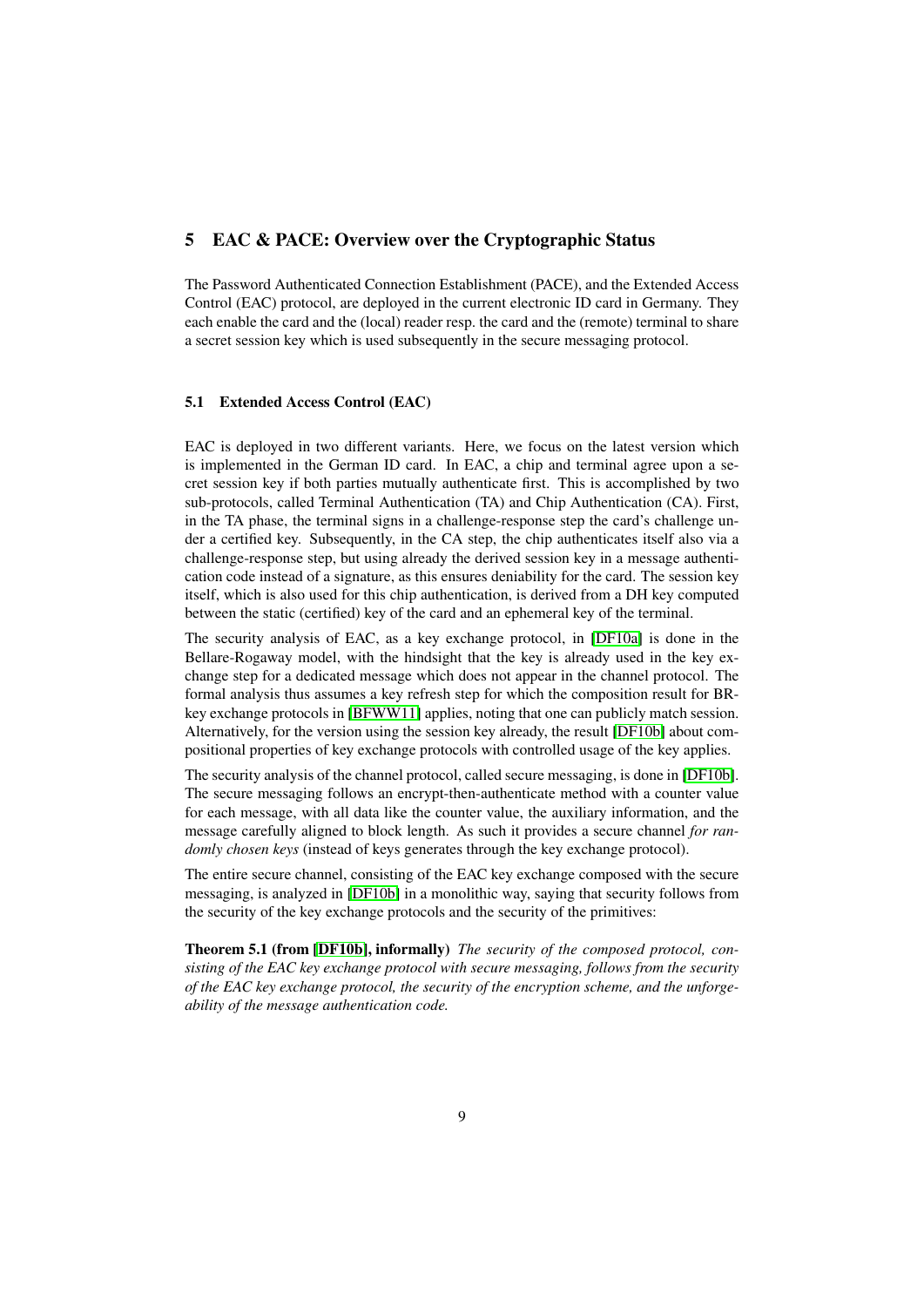#### <span id="page-9-0"></span>5.2 Password-Authenticated Connection Establishment (PACE)

The PACE protocol is deployed between the chip and a reader. In contrast to EAC it does not rely on certified public keys, but is password based. That is, the chip and the reader share a low-entropy secret at the outset of the execution. In practice, the card holder types in this password at the reader, or in case of machine readable travel documents the password is built out of the data in the machine readable zone and obtained by the reader through a physical read-out (say, via swiping the passport at the reader).

PACE, as a key exchange protocol, has been analyzed in a version of the BR model, suitable for the case of password-based protocols. The model is due to Bellare-Pointcheval-Rogaway (BPR model) [\[BPR00\]](#page-10-14) and takes into account that an adversary could potentially guess the low-entropy password in an execution with an honest party. But the model says that the adversary should not be able to do more than that. In particular, the adversary should only be able to test one password in any active execution (online testing) but must not be able to identify a password after eavesdropping a communication (offline testing).

Formally, the model is as the BR model, except that we measure the adversary's success probability against the trivial prediction strategy of guessing the right password with probability  $1/N$  (if passwords are chosen uniformly from a set of size N, say,  $N = 10^6$  for 6-digit PINs). This bound is for a single execution and grows to  $q/N$  when the adversary can probe q executions. To be precise, the adversary in q executions should then not be able to be significantly better in distinguishing the genuine key from a random string, than with probability  $q/N$ . Such a password-based protocol is considered to be optimal.

While the PACE protocol as a key exchange protocol has been shown in [\[BFK09\]](#page-10-8) to be optimal, the channel protocol following the PACE step has, to best of our knowledge, not been analyzed formally (when composed with PACE). Luckily, since the channel is also implemented by secure messaging, and by the similarity of the BPR model to the BR model, the monolithic analysis in [\[DF10b\]](#page-11-12) for EAC and Secure Messaging immediately carries over. Only the security bound for the overall protocol now also contains the weaker bound  $q/N$  (plus a negligible term). This, of course, is inevitable for password-based protocols:

Theorem 5.2 (adopted from [\[DF10b\]](#page-11-12), informally) *The security of the composed protocol, consisting of the PACE password-based key exchange protocol with secure messaging, follows from the security of the PACE key exchange protocol, the security of the encryption scheme, and the unforgeability of the message authentication code.*

# 6 Conclusion

As discussed, research on key exchange protocols is crucial for a wide range of practical protocols such as TLS, EAC, and PACE. The latter, however, are often non-trivial to analyze. Fortunately, several new approaches have been developed such that TLS, EAC, and PACE are now shown to be cryptographically sound protocols.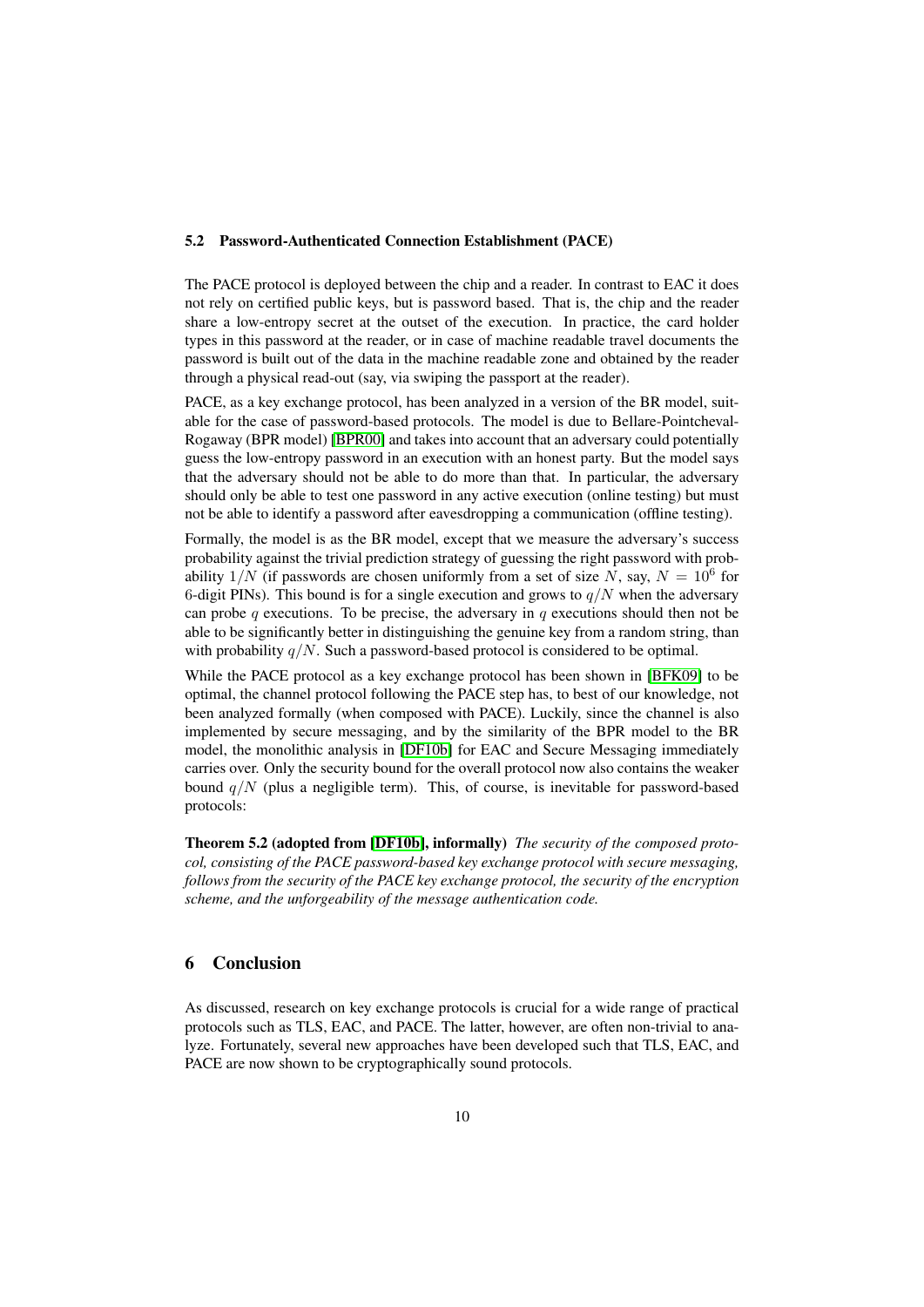### References

- <span id="page-10-5"></span>[BCJ<sup>+</sup>11] Michael Backes, Iliano Cervesato, Aaron D. Jaggard, Andre Scedrov, and Joe-Kai Tsay. Cryptographically sound security proofs for basic and public-key Kerberos. *Int. J. Inf. Secur.*, 10:107–134, 2011. (Cited on page [5.](#page-4-1))
- <span id="page-10-8"></span>[BFK09] Jens Bender, Marc Fischlin, and Dennis Kügler. Security Analysis of the PACE Key-Agreement Protocol. In *ISC 2009*, volume 5735 of *LNCS*, pages 33–48. Springer, 2009. (Cited on pages [7](#page-6-0) and [10.](#page-9-0))
- <span id="page-10-10"></span>[BFS<sup>+</sup>11] Christina Brzuska, Marc Fischlin, Nigel P. Smart, Bogdan Warinschi, and Stephen C. Williams. Less is More: Relaxed yet Composable Security Notions for Key Exchange. *In submission*, 2011. (Cited on pages [7](#page-6-0) and [8.](#page-7-1))
- <span id="page-10-7"></span>[BFWW11] Christina Brzuska, Marc Fischlin, Bogdan Warinschi, and Stephen C. Williams. Composability of bellare-rogaway key exchange protocols. In *CCS 2011*, pages 51–62.  $ACM$ ,  $2011$ . (Cited on pages [6,](#page-5-0) [8,](#page-7-1) and [9.](#page-8-0))
- <span id="page-10-1"></span>[BN00] Mihir Bellare and Chanathip Namprempre. Authenticated Encryption: Relations among notions and analysis of the generic composition paradigm. In *ASI-ACRYPT 2000*, volume 1976 of *LNCS*, pages 531–545. Springer, 2000. (Cited on page [3.](#page-2-0))
- <span id="page-10-14"></span>[BPR00] Mihir Bellare, David Pointcheval, and Phillip Rogaway. Authenticated Key Exchange Secure against Dictionary Attacks. In *EUROCRYPT 2000*, volume 1807 of *LNCS*, pages 139–155. Springer, 2000. (Cited on page [10.](#page-9-0))
- <span id="page-10-0"></span>[BR94] Mihir Bellare and Phillip Rogaway. Entity Authentication and Key Distribution. In *CRYPTO'93*, volume 773 of *LNCS*, pages 232–249. Springer, 1994. (Cited on page [2.](#page-1-0))
- <span id="page-10-3"></span>[Can01] Ran Canetti. Universally Composable Security: A New Paradigm for Cryptographic Protocols. In 42nd FOCS, pages 136–145. IEEE Computer Society, 2001. (Cited on page [4.](#page-3-2))
- <span id="page-10-4"></span>[CF01] Ran Canetti and Marc Fischlin. Universally Composable Commitments. In *CRYPTO 2001*, volume 2139 of *LNCS*, pages 19–40. Springer, 2001. (Cited on page [4.](#page-3-2))
- <span id="page-10-2"></span>[CK01] Ran Canetti and Hugo Krawczyk. Analysis of Key-Exchange Protocols and Their Use for Building Secure Channels. *EUROCRYPT 2001*, volume 2045 of *LNCS*, pages 453–474. Springer, 2001. (Cited on pages [4](#page-3-2) and [5.](#page-4-1))
- <span id="page-10-6"></span>[CW11] Véronique Cortier and Bogdan Warinschi. A composable computational soundness notion. In *CCS 2011*, pages 63–74. ACM, 2011. (Cited on page [5.](#page-4-1))
- <span id="page-10-12"></span>[DA99] T. Dierks and C. Allen. The TLS Protocol Version 1.0. In *RFC 2246*, 1999. (Cited on page [8.](#page-7-1))
- <span id="page-10-13"></span>[DA06] T. Dierks and C. Allen. The TLS Protocol Version 1.2. In *RFC 4346*, 2006. (Cited on page [8.](#page-7-1))
- <span id="page-10-11"></span>[DDMW06] Anupam Datta, Ante Derek, John Mitchell, and Bogdan Warinschi. Computationally Sound Compositional Logic for Key Exchange Protocols. In *CSFW 2006*, pages 321– 334. IEEE Computer Society, 2006. (Cited on page [7.](#page-6-0))
- <span id="page-10-9"></span>[DF10a] Özgür Dagdelen and Marc Fischlin. Security Analysis of the Extended Access Control Protocol for Machine Readable Travel Documents. In *ISC 2010*, volume 6531 of *LNCS*, pages 54–68. Springer, 2010. (Cited on pages [7](#page-6-0) and [9.](#page-8-0))